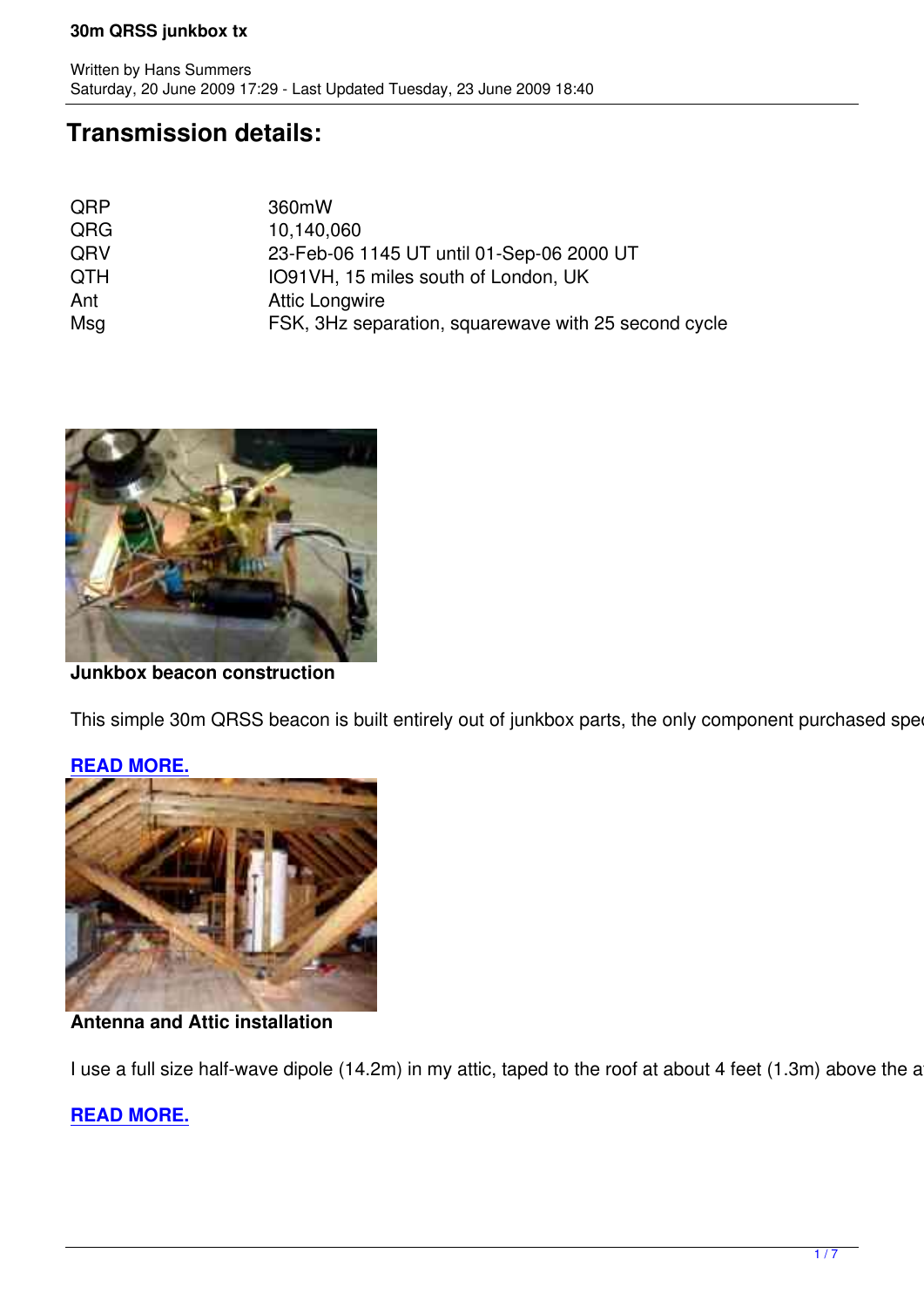

**First reports, 28-Feb-06 - 02-Mar-06** :

David VK6DI reported seeing a plain *dansels* the andrifeed are the sharing end the order of NQ and Chris and Christian and Christian and Christian and Christian and Christian and Christian and Christian DL6JAN the following morning.

#### **[REA](http://www.wb3anq.com/)D MORE.**



**Reports, 03-Mar-06 - 01-Sep-06** :

On 02-Mar-05, 1800 UTC I added 2,200uF capacitances in parallel with each of the two 470uF period deter

### **READ MORE.**



**Special Reports** :

These are some unusual reports, showing interesting propagation conditions, unusual QRSS monitoring sit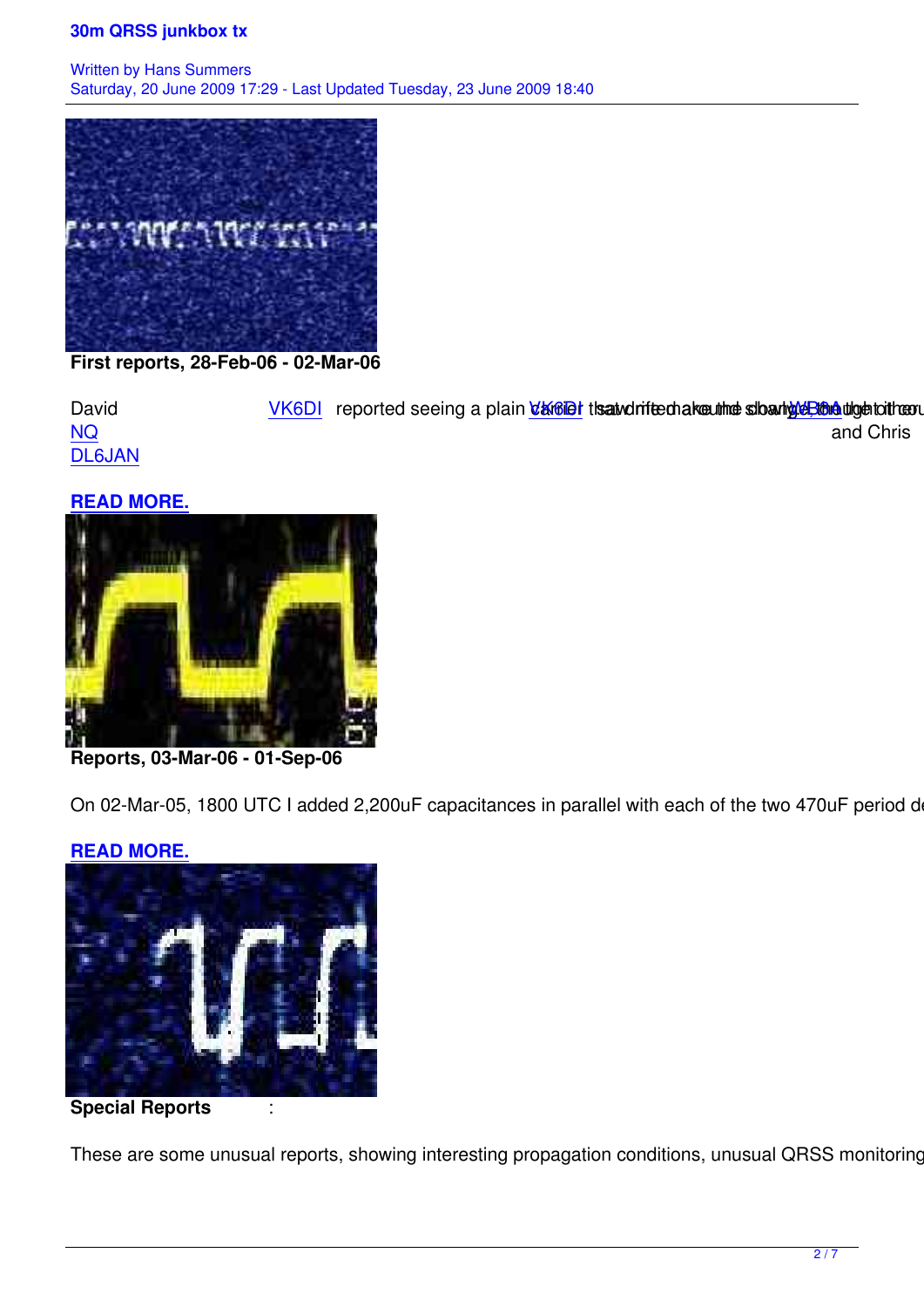#### **READ MORE.**



**30m QRSS Receiver** :

Don't miss this related project: a simple 2-chip 30m QRSS crystal controlled direct conversion receiver pow

**READ MORE.** {gallery}qrssjb/map{/gallery}

**[Reception ma](qrssrx.html)p** :

This map shows the worldwide reception of the G0UPL junk box beacon. Not all stations are shown on the

# **List of receiving stations**

Currently reports have been received from **45** stations as follows:

| Callsign  | <b>Name</b>                    | Locator                  |        | <b>Distance</b> | Location                |
|-----------|--------------------------------|--------------------------|--------|-----------------|-------------------------|
| 1.        | <b>VK6DI</b> David Isele       |                          | OF88CD |                 | Mount Helena, Australia |
| 28-Feb-06 |                                |                          |        |                 |                         |
| 2.        | <b>WB3ANQ Larry Putman</b>     |                          | FM19RC |                 | Pasadena, Maryland, U   |
| 28-Feb-06 |                                |                          |        |                 |                         |
| 3.        | <b>DL6JAN</b> Christian Proehl |                          | JO60KU |                 | Chemnitz, Germany       |
| 01-Mar-06 |                                |                          |        |                 |                         |
| 4.        | ZL <sub>4</sub> OL             | Mike McAlevey            |        | RE54GG          | Waitati, Ne             |
| 01-Mar-06 |                                |                          |        |                 |                         |
| 5.        | ON5SL                          | Pierre                   |        | 01-Mar-06       |                         |
| 6.        | LA5VNA                         | <b>Steinar Aanesland</b> |        | Aas, Norway     |                         |
| 01-Mar-06 |                                |                          |        |                 |                         |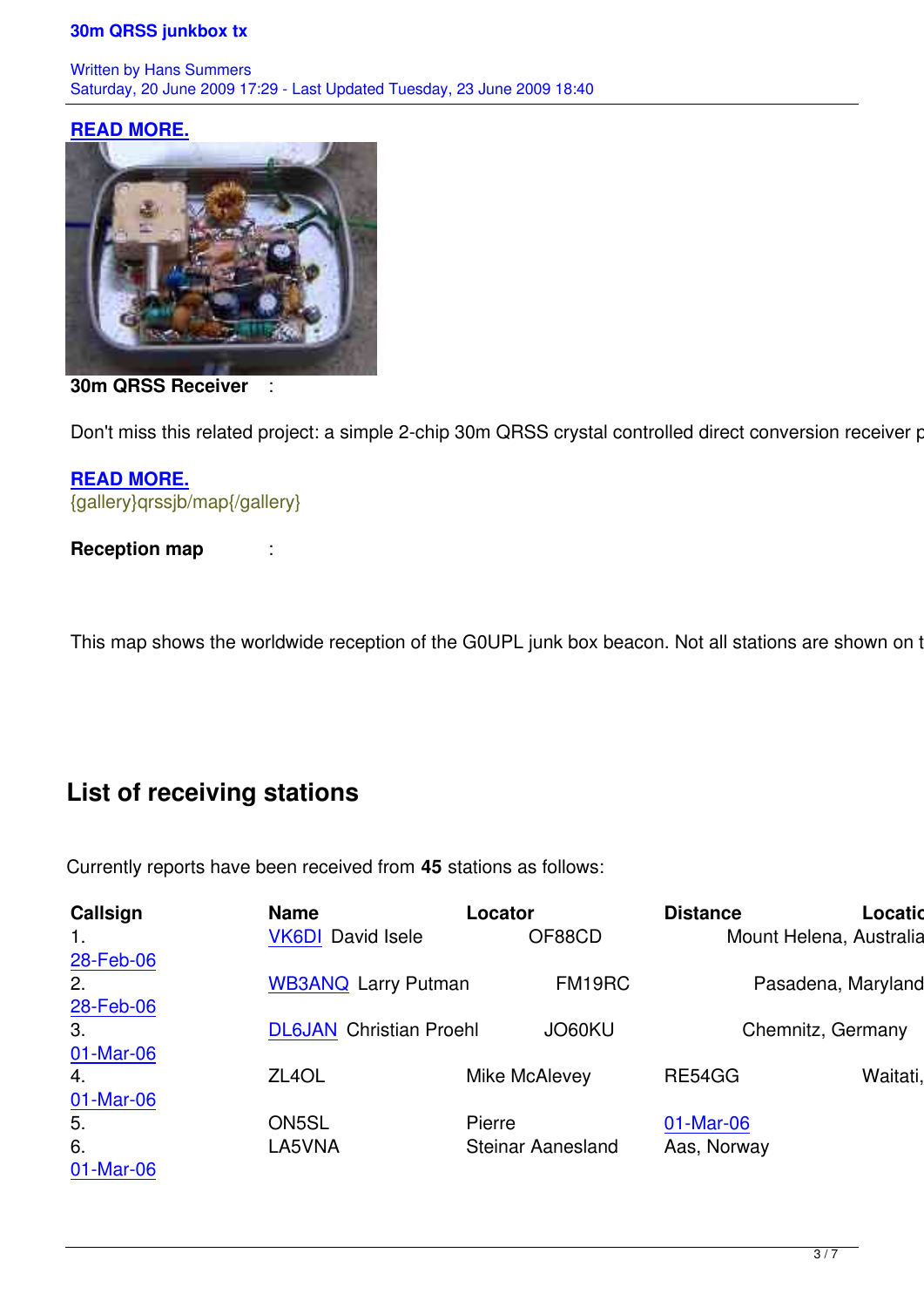Saturday, 20 June 2009 17:29 - Last Updated Tuesday, 23 June 2009 18:40

Written by Hans Summers Summers Summers Summers Summers Summers Summers Summers Summers Summers Summers Summer

| 7.               | ON4LP                        | <b>Erik Platteeuw</b>   |                                 | <b>JO110E</b>  |                            | Brugge, Be |
|------------------|------------------------------|-------------------------|---------------------------------|----------------|----------------------------|------------|
| 02-Mar-06<br>8.  | <b>I1DFS</b>                 | Paolo                   |                                 | JN54AC         |                            | Italy      |
| 03-Mar-06        |                              |                         |                                 |                |                            |            |
| 9.<br>04-Mar-06  | LA9BEA                       |                         | Tji ¿1/ <sub>2</sub> rand Bauge | <b>JO29OG</b>  |                            | krehan/¿ï  |
| 10.              | <b>IWOHK</b> Andrea Borgnino |                         | JN61FV                          |                | Rome, Italy                |            |
| 05-Mar-06        |                              |                         |                                 |                |                            |            |
| 11.              | <b>IOSKK</b> Alex            |                         | Rome, Italy                     |                | 14-Mar-06                  |            |
| 12.              | <b>OE5EEP Heinz Schnait</b>  |                         | Seewalchen, Austria             |                | 16-Mar-06                  |            |
| 13.              | <b>IOCG</b>                  | Giuliano                |                                 | Rieti, Italy   |                            |            |
| 30-Mar-06        |                              |                         |                                 |                |                            |            |
| 14.              | <b>IK4GBU</b>                | Valeri Bianchi          |                                 |                | Casalecchio di Reno, Italy |            |
| 31-Mar-06<br>15. | G3VYZ                        |                         |                                 |                |                            | Tyne & We  |
| 10-Apr-06        |                              | Les Thompson            |                                 | IO95FB         |                            |            |
| 16.              | PA1SDB                       | Peter Knol              |                                 | JO33KH         |                            | Appingeda  |
| 10-Apr-06        |                              |                         |                                 |                |                            |            |
| 17.              | <b>IK4IDP</b> Andrea Tommasi |                         | JN54QL                          |                | Castenaso, Italy           |            |
| 20-Apr-06        |                              |                         |                                 |                |                            |            |
| 18.              | <b>IV3XYM</b>                |                         | Alessandro Vitiello             | JN65SU         |                            | Ronchi dei |
| 21-Apr-06        |                              |                         |                                 |                |                            |            |
| 19.              | Giuseppe Bini                | Italy                   |                                 | 21-Apr-06      |                            |            |
| 20.              | Giuseppe Bimbi               | Italy<br>Alberto Scanzi |                                 | 21-Apr-06      |                            |            |
| 21.              | <b>IK2JET</b>                |                         |                                 | Lonato, Italy  |                            |            |
| 22-Apr-06<br>22. | G3GKI                        | <b>Vic Kershaw</b>      |                                 |                | Scarborough, Yorkshire, UK |            |
| 23-Apr-06        |                              |                         |                                 |                |                            |            |
| 23.              | IZ1KGL                       | Giulio                  |                                 | Torino, Italy  |                            |            |
| 23-Apr-06        |                              |                         |                                 |                |                            |            |
| 24.              | Andrea Lawendel              | Milan, Italy            |                                 | 23-Apr-06      |                            |            |
| 25.              | <b>I2NDT</b>                 |                         | Claudio Marega                  | JN45TQ         |                            | Italy      |
| 24-Apr-06        |                              |                         |                                 |                |                            |            |
| 26.              | DJ2LF                        |                         | <b>Walter Staubach</b>          | JN59NO         |                            | Erlangen,  |
| 26-Apr-06<br>27. | <b>GOUPL Hans Summers</b>    |                         | IO91VH                          |                | 0.005km                    | Ki         |
| 29-Apr-06        |                              |                         |                                 |                |                            |            |
| 28.              | IZ2KQP                       | Enrico                  |                                 | Mese, Italy    |                            |            |
| 29-Apr-06        |                              |                         |                                 |                |                            |            |
| 29.              | DK5NA                        | <b>Michael Peters</b>   |                                 | JO42BH         |                            | Germany    |
| 30-Apr-06        |                              |                         |                                 |                |                            |            |
| 30.              | <b>IK1ZYW</b>                | Paolo Cravero           |                                 | JN35TC         |                            | Italy      |
| 04-May-06        |                              |                         |                                 |                |                            |            |
| 31.              | ON6RR                        | <b>Staf Rans</b>        |                                 | <b>Belgium</b> |                            |            |
| 07-May-06        |                              |                         |                                 |                |                            |            |
| 32.              | <b>Hartmut Wolff JO52HP</b>  |                         | Germany                         |                | $07$ -May                  |            |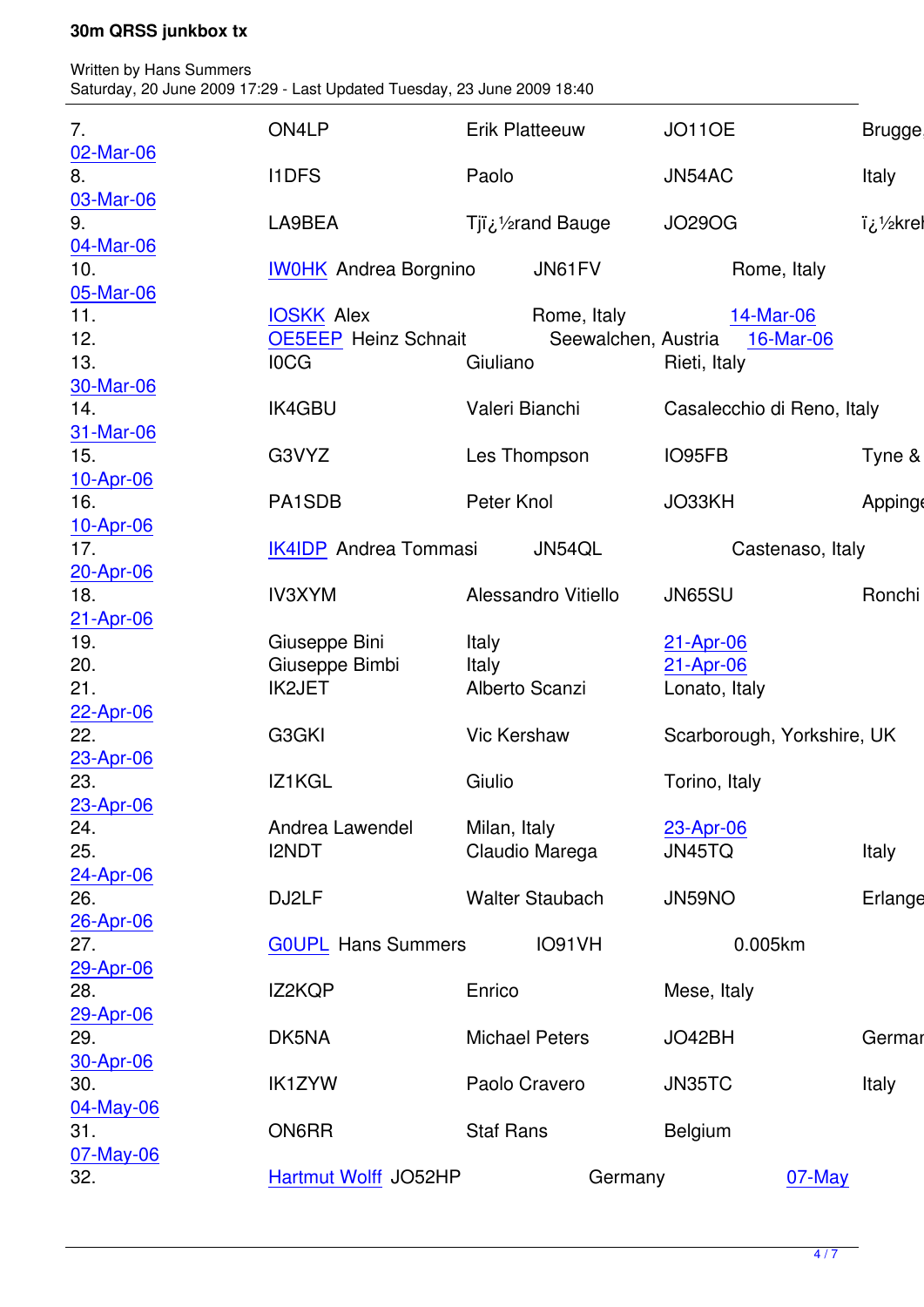Written by Hans Summers Summers Summers Summers Summers Summers Summers Summers Summers Summers Summers Summer Saturday, 20 June 2009 17:29 - Last Updated Tuesday, 23 June 2009 18:40

| $\frac{-06}{33}$ |                                            |                       |               |                     |                  |                |  |
|------------------|--------------------------------------------|-----------------------|---------------|---------------------|------------------|----------------|--|
|                  | <b>IW3SGT Alessandro Kosoveu</b><br>JN65VP |                       |               | Trieste, NE Italy   |                  |                |  |
| 08-May-06        |                                            |                       |               |                     |                  |                |  |
| 34.              | IZ2EEQ                                     | Matteo                |               | <b>Italy</b>        |                  |                |  |
| 09-May-06        |                                            |                       |               |                     |                  |                |  |
| 35.              | SM6LKM                                     | Johan Bodin           |               | Sweden              |                  |                |  |
| 11-May-06        |                                            |                       |               |                     |                  |                |  |
| 36.              | <b>MOAYF</b> Des Kostryca                  |                       | <b>IO93OJ</b> |                     | Gainsborough, UK |                |  |
| 20-May-06<br>37. |                                            |                       | JO01HO        |                     |                  | R <sub>i</sub> |  |
|                  | <b>G6AVK</b> Colin Thomson                 |                       |               | 66km                |                  |                |  |
| 23-May-06<br>38. | G4KKI                                      | <b>Bill Stevenson</b> |               | IO83TM              |                  | Swinton, M     |  |
| 23-May-06        |                                            |                       |               |                     |                  |                |  |
| 39.              | <b>IN3KLQ</b>                              | Giuliano              |               | JN56RG              |                  | <b>Italy</b>   |  |
| 15-Jun-06        |                                            |                       |               |                     |                  |                |  |
| 40.              | <b>G7IZU Andrew Smith</b>                  | IO70WK                |               | Plymouth, UK        |                  |                |  |
| 29-Jun-06        |                                            |                       |               |                     |                  |                |  |
| 41.              | 2E0KNJ                                     | John Knott            |               | Wells, Somerset, UK |                  |                |  |
| 09-Jul-06        |                                            |                       |               |                     |                  |                |  |
| 42.              | IZ8GFQ                                     | Quirino Tirelli       |               | JN71JD              |                  | Benevento      |  |
| 21-Jul-06        |                                            |                       |               |                     |                  |                |  |
| 43.              | I2PHD Alberto di Bene                      |                       | JN45SL        | Casirate, Italy     |                  |                |  |
| 24-Jul-06        |                                            |                       |               |                     |                  |                |  |
| 44.              | N3TFM                                      | <b>Todd Putman</b>    |               | EN72FH              |                  | Kalamazod      |  |
| 24-Jul-06        |                                            |                       |               |                     |                  |                |  |
| 45.              | AA4XX                                      | <b>Paul Stroud</b>    |               | FM05QR              |                  | Raleigh, N     |  |
| 30-Aug-06        |                                            |                       |               |                     |                  |                |  |

Two maps from from Larry WB3ANQ showing the path between G0UPL and Todd N3TFM: (click images for the full size versions).

{gallery}qrssjb/maps{/gallery}

## **QRSS WEBSITES**

### **Knights webpages:**

VK6DI David http://www.users.on.net/~davroz/vk6di/index.html WB3ANQ Larry http://www.wb3anq.com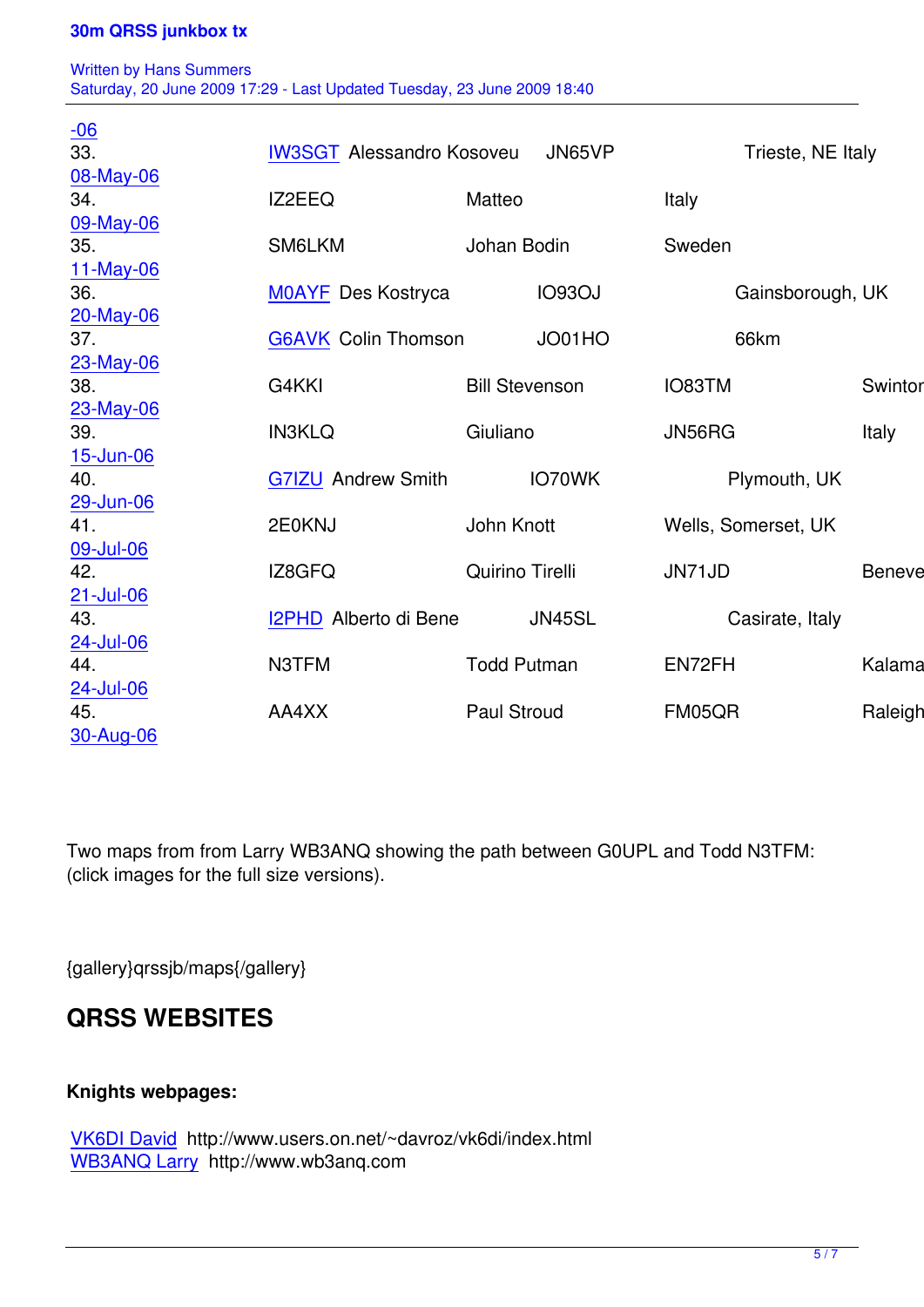DL6JAN Christian http://www.proehl-elektronik.de/qrss/qrss\_e.html IW0HK Andrea http://mediasuk.org/iw0hk/qrss2.htm I0SKK Alex http://www.eco-lavoro.com/i0skk/Beacon.htm [OE5EEP Heinz ht](http://www.proehl-elektronik.de/qrss/qrss_e.html)tp://members.aon.at/oe5eep/QRSS.html [AK0B Stan http](http://mediasuk.org/iw0hk/qrss2.htm)://www.ak0b.com/ [G6AVK Col](http://www.eco-lavoro.com/i0skk/Beacon.htm)in http://www.g6avk.demon.co.uk/qrss.html [G7IZU Andy ht](http://members.aon.at/oe5eep/QRSS.html)tp://www.tvcomm.co.uk/radio/live\_b.html [I2PHD Albe](http://www.ak0b.com/)rto http://www.weaksignals.com [G4OEP Andy](http://www.g6avk.demon.co.uk/qrss.html) http://g4oep.atspace.com/qrss/qrss.htm [M0AYF Des](http://www.tvcomm.co.uk/radio/live_b.html) http://www.qrss.thersgb.net/ [IK0VVE Max h](http://www.weaksignals.com/)ttp://www.radionatura.it/ik0vve2/mept1.aspx

## **[QRSS Inform](http://www.qrss.thersgb.net/)ation and QRSS Knights mailing list:**

[QRSS Knigh](http://www.radionatura.it/ik0vve2/mept1.aspx)ts mailing list http://mail.cnts.be/mailman/listinfo/knightsqrss\_cnts.be QRSS Knights website http://www.cnts.be/knights\_qrss/

## **[QRSS Software:](http://mail.cnts.be/mailman/listinfo/knightsqrss_cnts.be)**

[ARGO: the most popula](http://www.cnts.be/knights_qrss/)r QRSS viewer program http://digilander.libero.it/i2phd/

## **Propagation pages:**

[Digisonde - current propagation http://digisonde](http://digilander.libero.it/i2phd/).oma.be/cgi-bin/latest.exe Propagation theory pages by G4NSJ http://www.g4nsj.co.uk/which.shtml Earth Viewer www.fourmilab.ch/cgi-bin/uncgi/Earth [Freeware propagation prediction](http://digisonde.oma.be/cgi-bin/latest.exe) program www.its.bldrdoc.gov/elbert/pc\_hf/hfwin32.html

## **[Construction](http://www.fourmilab.ch/cgi-bin/uncgi/Earth%20target=) [aids:](http://www.g4nsj.co.uk/which.shtml)**

[Mini ring core calculator http://www.dl5sw](http://www.its.bldrdoc.gov/elbert/pc_hf/hfwin32.html)b.de/html/mini\_ring\_core\_calculator.htm GQRP club guide to harmonic filters www.gqrp.com

## **[Components:](http://www.dl5swb.de/html/mini_ring_core_calculator.htm)**

[DB6NT crystal heater \(extra stability](http://www.gqrp.com/) for your beacon!) http://www.kuhne-electronic.de/english/special/crystalheater.htm

[Peter DL6NL has a QRSS frequency HC49 crystals for](http://www.kuhne-electronic.de/english/special/crystalheater.htm) sale. He has the following frequencies: 7.000, 7.020, 10.137 and 10.140. Price is 5 Euros for three crystals, including shipping. Email him at his AOL address:  $\frac{d}{d}$  (iii)  $\frac{d}{d}$  (iii)  $\frac{d}{d}$  (iii)  $\frac{d}{d}$ 

**Beacon keyers:**